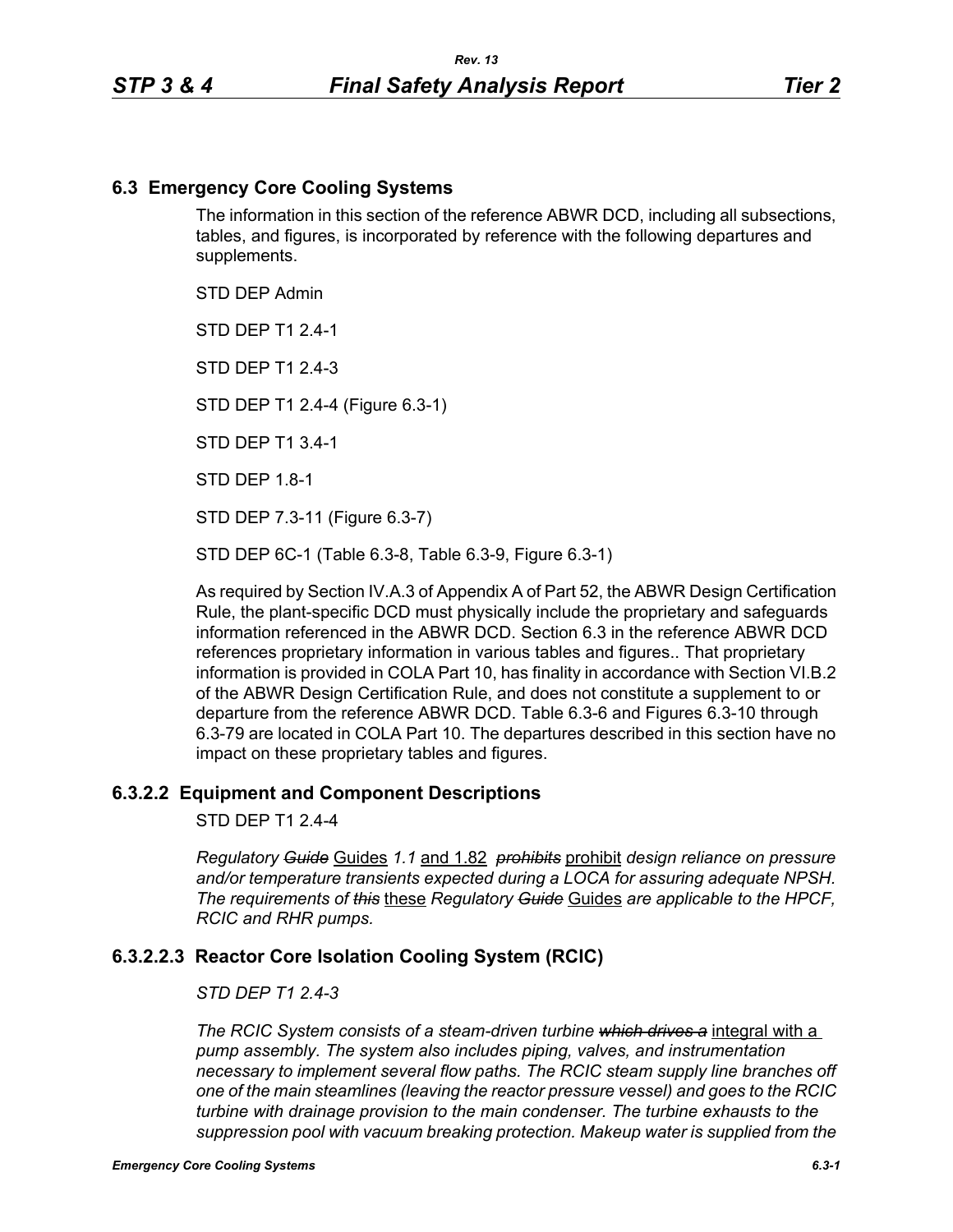*CST and the suppression pool with the preferred source being the CST. RCIC pump discharge lines include the main discharge line to the feedwater line, a test return line to the suppression pool, a minimum flow bypass line to the pool*suppression pool*,and a cooling water supply line to auxiliary equipment. The piping configuration and instrumentation is shown in Figure 5.4-8. The process diagram is given in Figure 5.4-9.*

### **6.3.2.2.4 Residual Heat Removal System (RHR)**

### STD DEP T1 2.4-1

*In the shutdown cooling mode, with the pump suction being taken from the reactor pressure vessel (via the shutdown cooling lines), the pump discharge within these loops provides a flow path back to the reactor vessel via the core cooling discharge return lines, and feedwater line, or to the upper reactor well via the fuel cooling system (on two loops only).*

*With the pump suction being taken from the skimmer surge tanks of the fuel pool cooling system, the pump discharge is returned to the fuel pool on two loops only.*

*For each loop, a minimum flow bypass line is also provided to return water to the suppression pool to prevent pump damage due to overheating when the injection valves on the main discharge lines are closed. The bypass line connects to the main discharge lines between the main pump and the discharge check valve. A motoroperated valve on the bypass line automatically closes when flow in the main discharge line is sufficient to provide the required pump cooling. A flow element in the main discharge line measures system flow rate during LOCA and test conditions and automatically controls the motor-operated valve on the bypass lines. The motoroperated valve does not receive* an *automatic signals* to open *unless the associate pump indicates a high discharge pressure.*

### **6.3.3.2 Acceptance Criteria for ECCS Performance**

STD DEP Admin

#### *Criterion 2: Maximum Cladding Oxidation*

*"The calculated total local oxidation of the cladding shall nowhere exceed 0.17 times the total cladding thickness before oxidation." Conformance to Criterion 2 is shown in Figure 6.3-10 (Break Spectrum) and Table 6.3-4 (Summary of LOCA Analysis Results) for the system response analysis. This limit will be assured for the limiting break. See Subsection [6.3.6](#page-2-0) for COL license information.*

#### *Criterion 4: Coolable Geometry*

*"Calculated changes in core geometry shall be such that the core remains amenable to cooling." As described in Reference 6.2-1* 6.3-1*, Section III.A, conformance to Criterion 4 is demonstrated by conformance to Criteria 1 and 2.*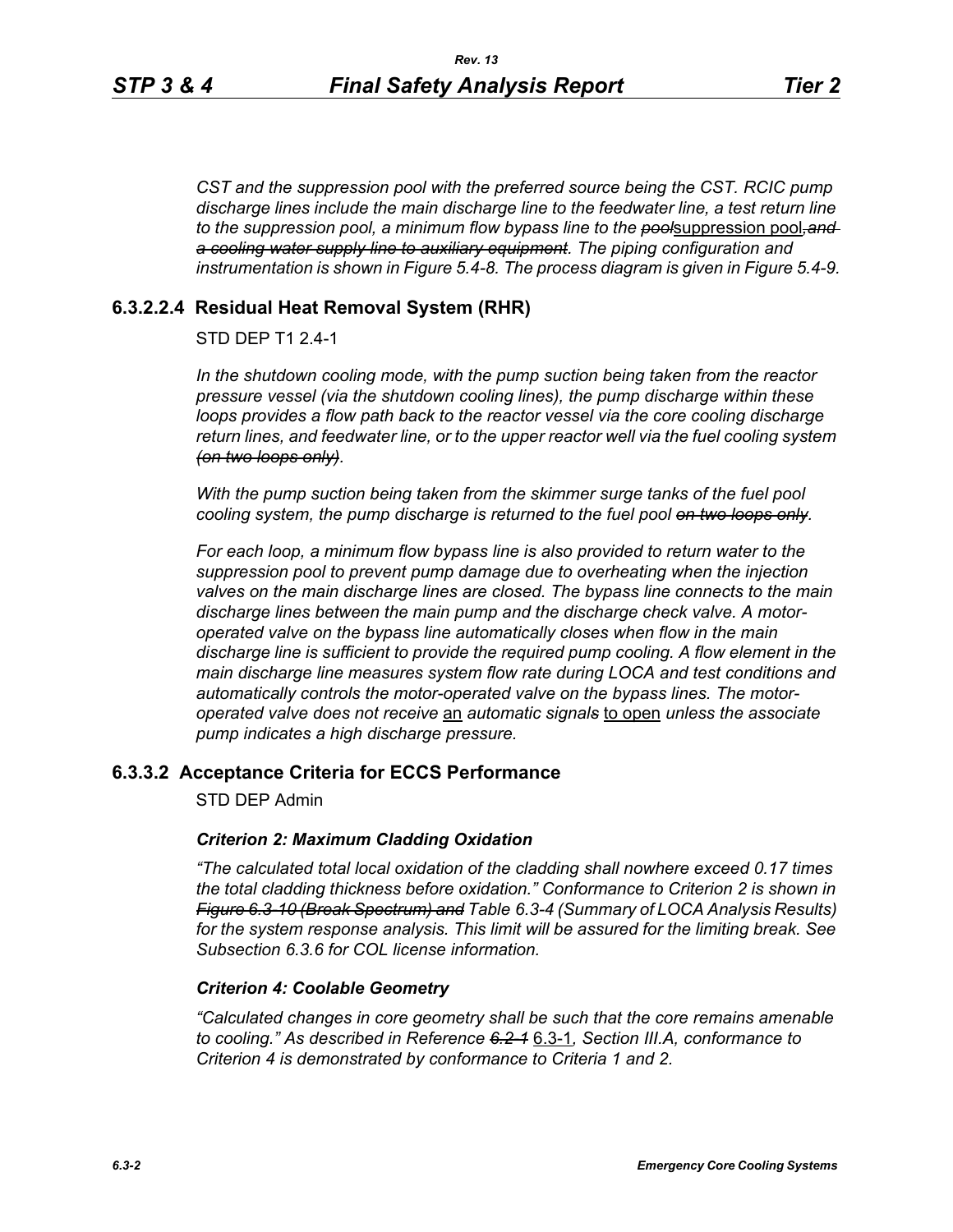### *Criterion 5: Long-Term Cooling*

*"After any calculated successful initial operation of the ECCS, the calculated core temperature shall be maintained at an acceptably low value and decay heat shall be removed for the extended period of time required by the long-lived radioactivity remaining in the core." Conformance to Criterion 5 is demonstrated generically for GE BWRs in Reference 6.2-1* 6.3-1*, Section III.A. Briefly summarized, for any LOCA, the water level can be restored to a level above the top of the core and maintained there indefinitely.*

# **6.3.3.10 Severe Accident Considerations**

STD DEP Admin

*If the LPFL is not initiated in time to prevent core damage*, LPFL injection is still beneficial *by enhancing cooling and preventing radioactive heating from the core debris. If injection is initiated prior to vessel failure, melt progression may be arrested in-vessel. However, if vessel failure occurs, debris will relocate from the vessel breach into the lower drywell. Water flowing into the lower drywell will cover the core debris and enhance debris cooling.*

# **6.3.4.2.2 ADS Testing**

STD DEP T1 3.4-1

*An ADS logic system functional test and simulated automatic operation of all ADS logic channels are to be performed at least once per plant operating interval between reactor refuelings. Instrumentation*Sensor and logic *channels are demonstrated operable by the performance of a channel*divisional *functional test and a trip unit calibration at least once per month and a transmitter calibration at least once per operating interval.*

### **6.3.5 Instrumentation Requirements**

STD DEP 1.8-1

*All instrumentation required for automatic and manual initiation of the HPCF, RCIC, RHR and ADS Systems is discussed in Subsection 7.3.1, and is designed to meet the requirements of IEEE-279*603 *and other applicable regulatory requirements. The HPCF, RCIC, RHR and ADS Systems can be manually initiated from the control room.*

### <span id="page-2-0"></span>**6.3.6 COL License Information**

### **6.3.6.1 ECCS Performance Results**

The following site-specific supplement addresses COL License Information Item 6.6.

No departures are being taken from the fuel design licensing basis that is described in the reference ABWR DCD, including the core loading map used for response analysis in Figure 4.3-1 and the basic control strategy in Table 4A-1. Consequently, the exposure-dependent MAPLHGR, peak cladding temperature, and oxidation fraction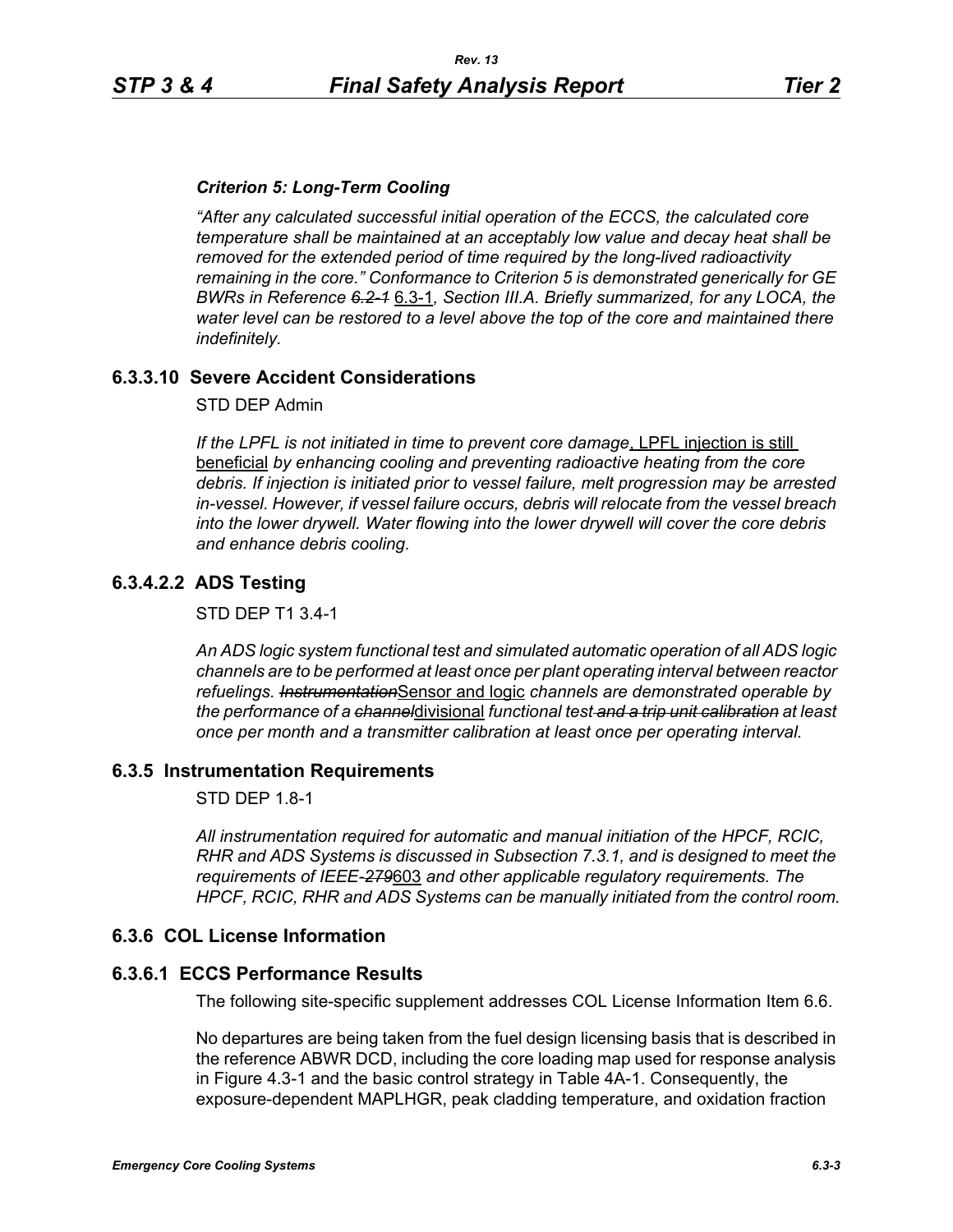for the initial core bundle design based on the limiting break size are provided in subsection 6.3.3 of the DCD.

# **6.3.6.2 ECCS Testing Requirements**

The following site-specific supplement addresses COL License Information Item 6.7.

In accordance with the Technical Specifications, a test will be performed every refueling outage in which each ECCS subsystem is actuated through the emergency operating sequence. The test procedure will be developed consistent with the plant operating procedure development plan in Section 13.5. (COM 6.3-2)

# **6.3.6.3 Limiting Break Results**

The following site-specific supplement addresses COL License Information Item 6.7a.

No departures are being taken from the fuel design licensing basis that is described in the reference ABWR DCD, including the core loading map used for response analysis in Figure 4.3-1 and the basic control strategy in Table 4A-1. Consequently, the analysis results for the limiting break for the bundle design are provided in subsection 6.3.3.7.3 of the DCD.